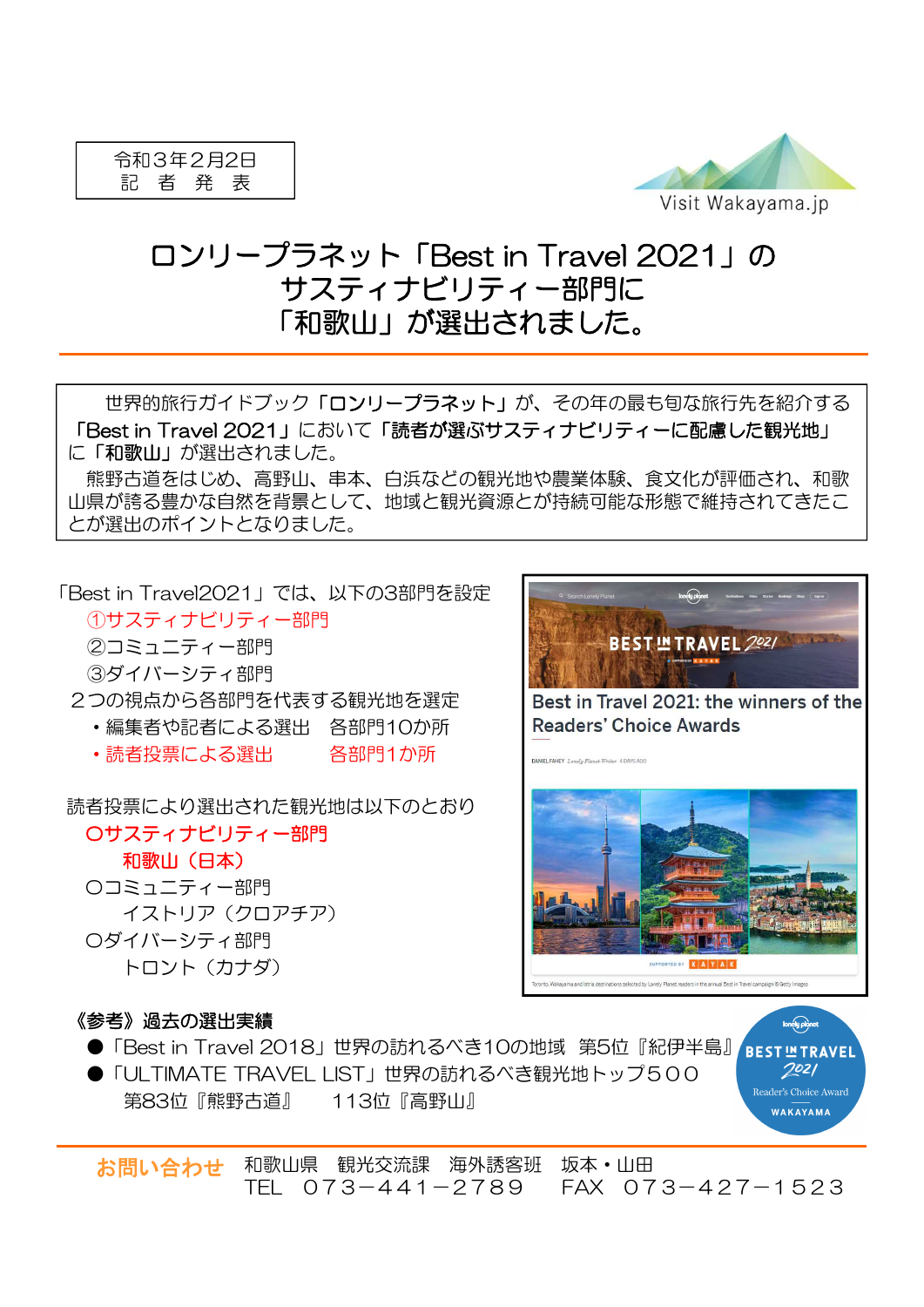## **Best in Travel 2021: the winners of the Reader's Choice Awards Sustainability winner: Wakayama, Japan**

The wealth of natural beauty amassed across Wakayama prefecture — thundering silver cascades, marble-white limestone shores, deep primeval forests — feels like it's worth more to the nation than the Three Sacred Treasures of the Emperor's Imperial Regalia.

Here, the Great Outdoors works as the Great Healer: natural hot springs soak heavy shoulders; slow pilgrimage routes cut through minds like they do rainforests; and meditative hikes across unspoiled mountains help calm the soul. No wonder our readers nominated it as their favorite sustainable destination.

At its heart, sustainability is a form of preservation — an apparatus designed to alleviate the environmental, economic and sociocultural pressures tourism places on a destination. But our readers see Wakayama as more than that: "[It's a] place where the mind is healed," one emerging Matsuo Bashō reasoned poetically. "The experience of returning to nature [is] irreplaceable," emailed another. Nearly all of the nominations that we received spoke eloquently about Wakayama's access to the natural world and its pride in its ongoing upkeep.

"There is nothing contrived about Wakayama's strengths as an incredible destination for sustainability," says photojournalist James Gabriel Martin who last visited in 2017. "With such unspoilt nature on offer, managing the prefecture and tourism in this way just makes sense."

There are opportunities for travelers to partake in rural Japanese life here by living off the land through WWOFing at farms like Jugemu, or by eating sustainably at Villa AiDA, a restaurant that only uses ingredients grown in its garden. The idea is to educate people on how they can reconnect with nature.

In fact, conservancy is the organic continuation of what has long existed here. Before organized religion existed in Japan, locals worshipped these forests and mountains, and it was considered a sacred act to walk amongst the tall thickets of the Kii Peninsula. The Kumano Kodō pilgrimage routes, which wind across the prefecture, are the same ancient trails that samurai and Emperors covered hundreds of years ago.

Martin believes that by allowing visitors to stay with Buddhist monks at Kōya-san, where you wake early to meditate and eat local, sustainable vegetarian food, and managing the diving amongst the coral of Kushimoto and Shirahama in a sustainable way, Wakayama makes use of the world as it is. "Here life has another rhythm," he says, "and the beauty of nature reigns supreme."



Follow ancient trails through Wakayama's primeval forests ©Sean Pavone / Shutterstock

Tourism in Wakayama is managed sustainably ©Sean Pavone / Shutterstock

The monks at Koyasan in Wakayama make use of the world as it is ©Neale Cousland / Shutterstock

Lonely Planet ウェブサイト https://www.lonelyplanet.com/articles/best-in-travel-2021-readers-choice-awardsより抜粋